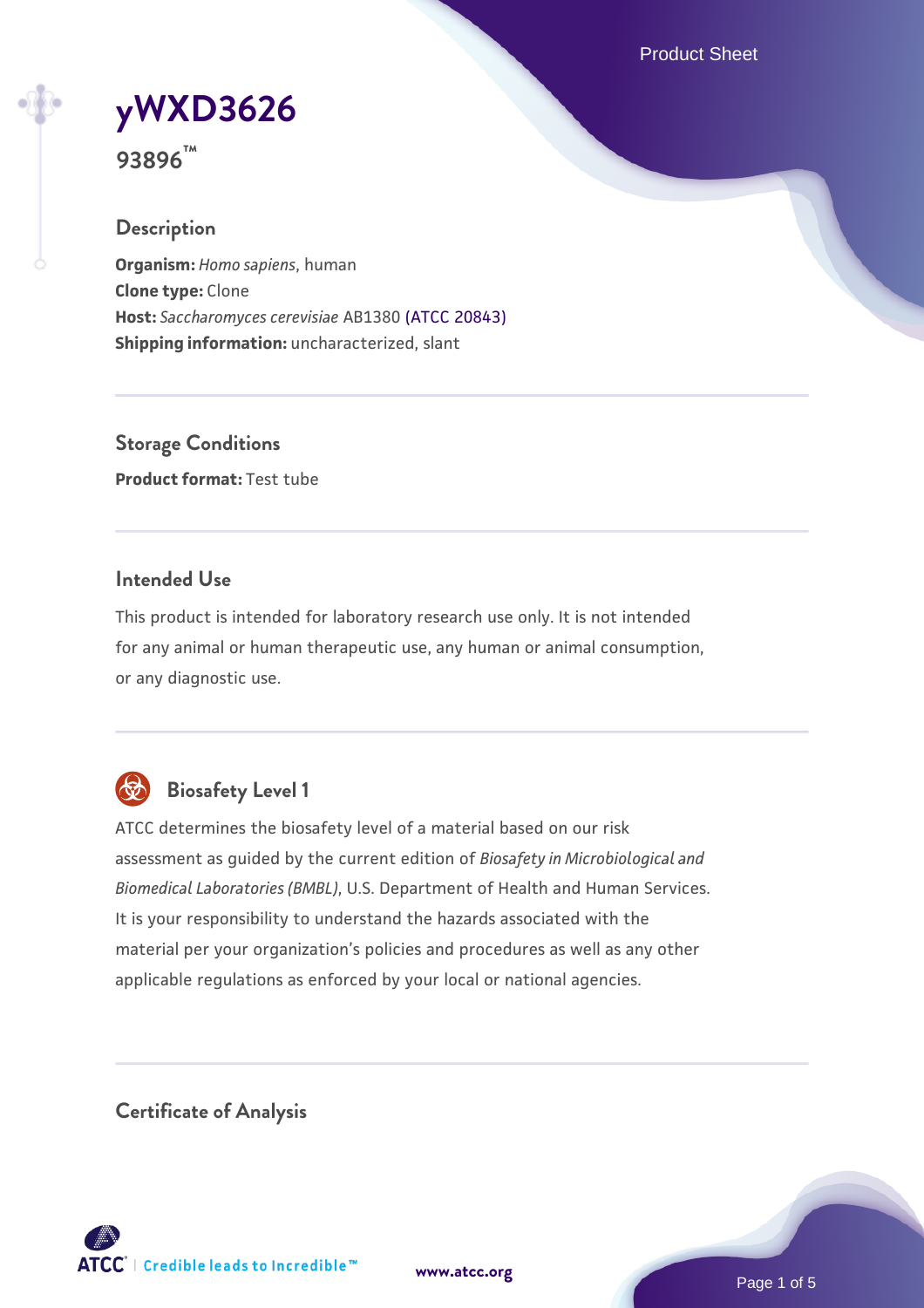## **[yWXD3626](https://www.atcc.org/products/93896)** Product Sheet **93896**

For batch-specific test results, refer to the applicable certificate of analysis that can be found at www.atcc.org.

## **Insert Information**

**Type of DNA:** genomic **Genome:** Homo sapiens **Chromosome:** X X pter-q27.3 **Gene name:** DNA Segment, single copy **Gene product:** DNA Segment, single copy [DXS5145] **Gene symbol:** DXS5145 **Contains complete coding sequence:** Unknown **Insert end:** EcoRI

## **Vector Information**

**Construct size (kb):** 235.0 **Intact vector size:** 11.454 **Vector name:** pYAC4 **Type of vector:** YAC **Host range:** *Saccharomyces cerevisiae*; *Escherichia coli* **Vector information:** other: telomere, 3548-4235 other: telomere, 6012-6699 Cross references: DNA Seq. Acc.: U01086 **Cloning sites:** EcoRI **Markers:** SUP4; HIS3; ampR; URA3; TRP1 **Replicon:** pMB1, 7186-7186; ARS1, 9632-10376

# **Growth Conditions**

**Medium:** 



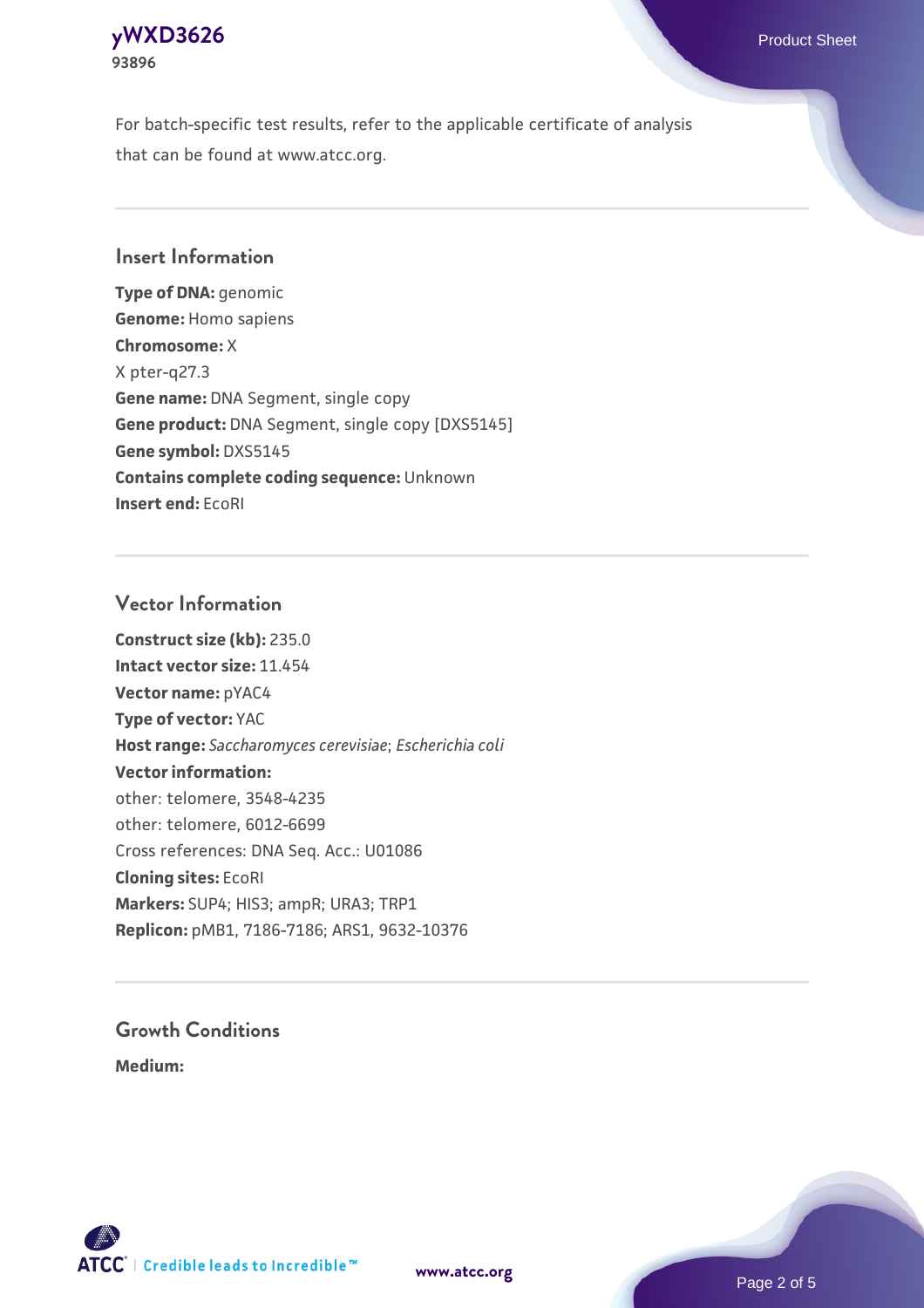#### **[yWXD3626](https://www.atcc.org/products/93896)** Product Sheet **93896**

[ATCC Medium 1245: YEPD](https://www.atcc.org/-/media/product-assets/documents/microbial-media-formulations/1/2/4/5/atcc-medium-1245.pdf?rev=705ca55d1b6f490a808a965d5c072196) **Temperature:** 30°C

#### **Notes**

More information may be available from ATCC (http://www.atcc.org or 703- 365-2620).

## **Material Citation**

If use of this material results in a scientific publication, please cite the material in the following manner: yWXD3626 (ATCC 93896)

## **References**

References and other information relating to this material are available at www.atcc.org.

## **Warranty**

The product is provided 'AS IS' and the viability of ATCC® products is warranted for 30 days from the date of shipment, provided that the customer has stored and handled the product according to the information included on the product information sheet, website, and Certificate of Analysis. For living cultures, ATCC lists the media formulation and reagents that have been found to be effective for the product. While other unspecified media and reagents may also produce satisfactory results, a change in the ATCC and/or depositor-recommended protocols may affect the recovery, growth, and/or function of the product. If an alternative medium formulation or reagent is used, the ATCC warranty for viability is no longer



**[www.atcc.org](http://www.atcc.org)**

Page 3 of 5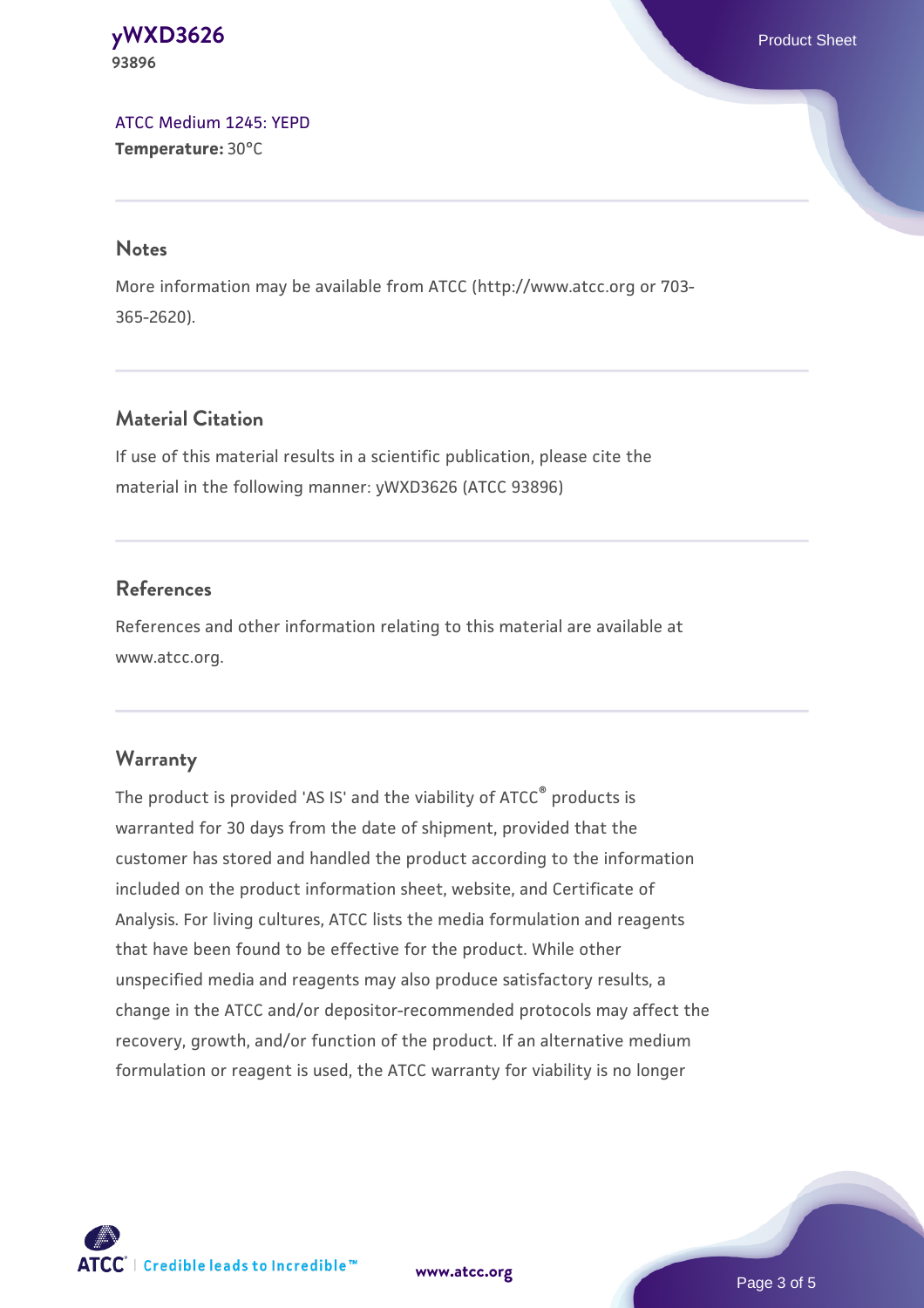**[yWXD3626](https://www.atcc.org/products/93896)** Product Sheet **93896**

valid. Except as expressly set forth herein, no other warranties of any kind are provided, express or implied, including, but not limited to, any implied warranties of merchantability, fitness for a particular purpose, manufacture according to cGMP standards, typicality, safety, accuracy, and/or noninfringement.

#### **Disclaimers**

This product is intended for laboratory research use only. It is not intended for any animal or human therapeutic use, any human or animal consumption, or any diagnostic use. Any proposed commercial use is prohibited without a license from ATCC.

While ATCC uses reasonable efforts to include accurate and up-to-date information on this product sheet, ATCC makes no warranties or representations as to its accuracy. Citations from scientific literature and patents are provided for informational purposes only. ATCC does not warrant that such information has been confirmed to be accurate or complete and the customer bears the sole responsibility of confirming the accuracy and completeness of any such information.

This product is sent on the condition that the customer is responsible for and assumes all risk and responsibility in connection with the receipt, handling, storage, disposal, and use of the ATCC product including without limitation taking all appropriate safety and handling precautions to minimize health or environmental risk. As a condition of receiving the material, the customer agrees that any activity undertaken with the ATCC product and any progeny or modifications will be conducted in compliance with all applicable laws, regulations, and guidelines. This product is provided 'AS IS' with no representations or warranties whatsoever except as expressly set forth herein and in no event shall ATCC, its parents, subsidiaries, directors, officers, agents, employees, assigns, successors, and affiliates be liable for indirect, special, incidental, or consequential damages of any kind in connection with or arising out of the customer's use of the product. While reasonable effort is made to ensure authenticity and reliability of materials on deposit, ATCC is not liable for damages arising from the misidentification or



**[www.atcc.org](http://www.atcc.org)**

Page 4 of 5